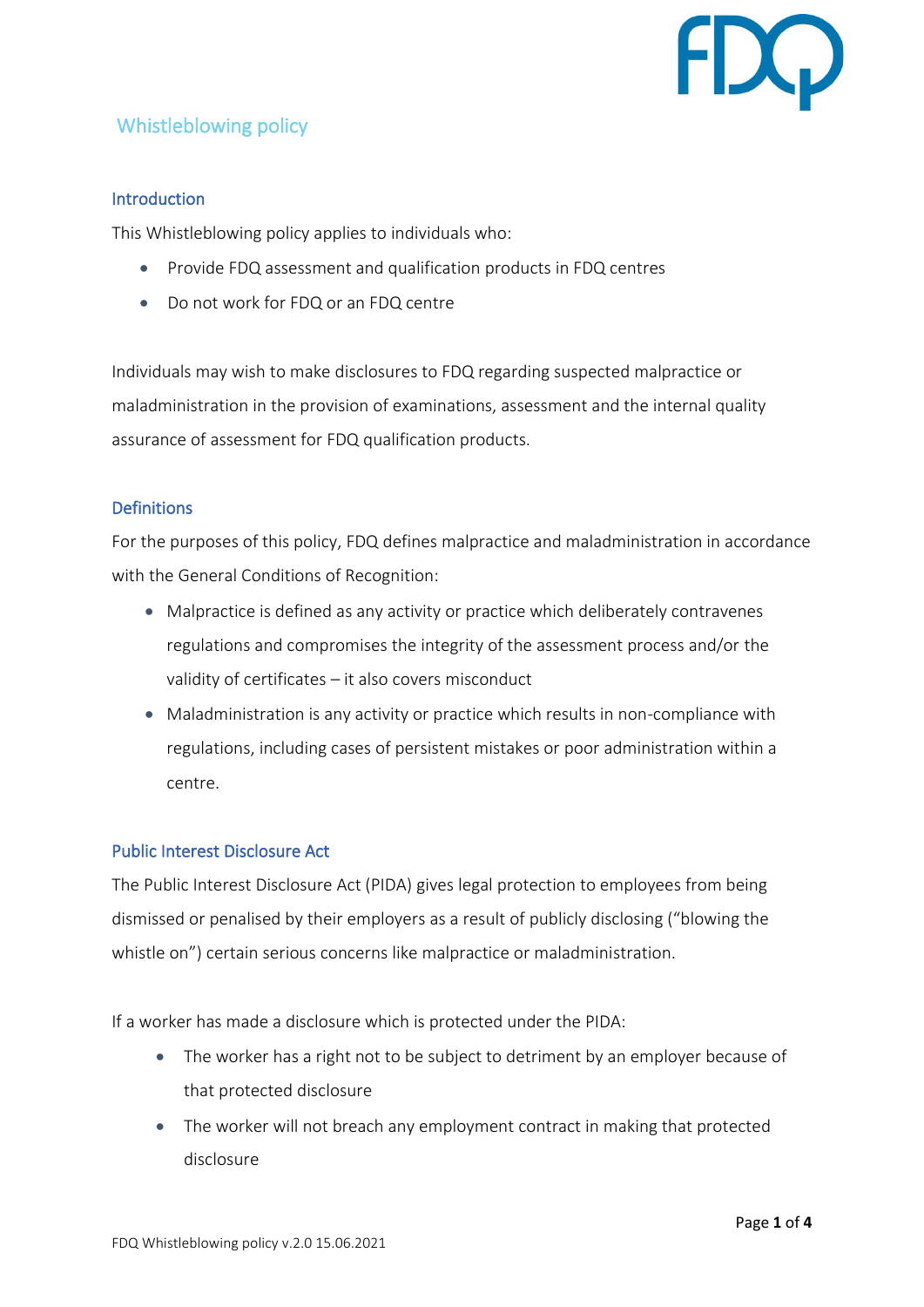

Workers include: full/part time staff employees, contractors and members of temporary agency staff. Protection under the legislation is a matter between the employee and the employer, FDQ have a formal role in this.

If a worker makes a disclosure to FDQ, it may be protected under the PIDA if:

- The disclosure is made in good faith
- The worker reasonably believes that the information disclosed, and any allegations he or she makes, are substantially true
- The worker reasonably believes that the disclosure relates to a matter for which FDQ is responsible

A disclosure will not be a protected disclosure if the worker making it:

- Commits a criminal offence in making it, or
- Has received the information in the course of providing legal advice (legally privileged information)

#### Disclosure

An individual may decide to make a whistleblowing disclosure to FDQ for example: to prevent the provision of assessment products from being discredited and/or to hold an organisation to account. These are the actions individuals may take if they see or suspect malpractice or maladministration in examinations, assessments or the internal quality assurance of assessment in FDQ centres.

Where an individual believes that the management team in the FDQ centre will take action to remedy the concern or situation then informing centre management may be the best course of action. However, where individuals believe that the management team of the FDQ centre is involved or implicated in the concern, or individuals believe that they may be victimised by raising the concerns with them, then individuals may wish to contact FDQ. Individuals who are workers will be protected by the PIDA if: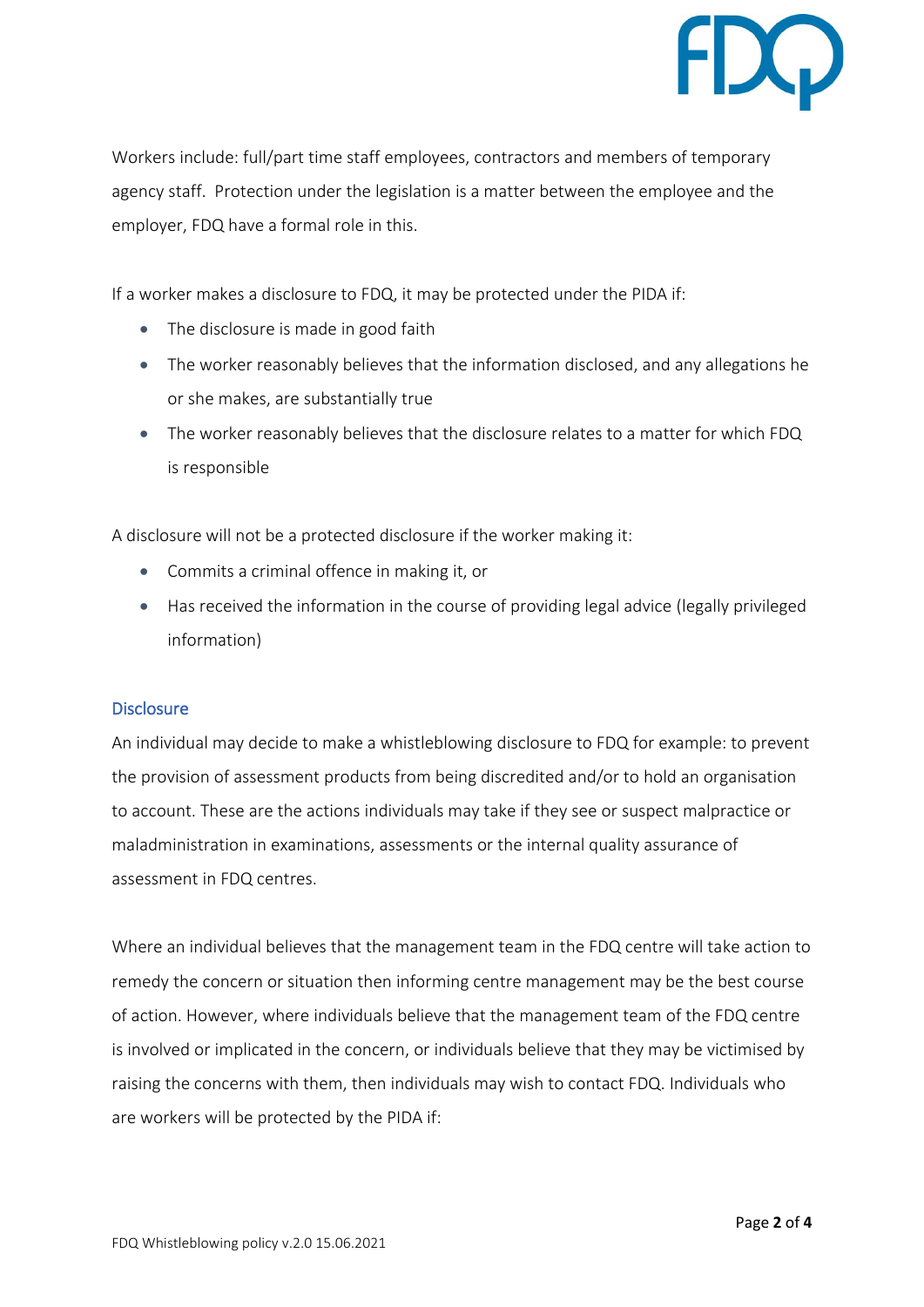

- They reasonably believe that by making the disclosure to management they will be victimised; or
- They reasonably believe that by making the disclosure to management there is likely to be a cover-up; or
- The matter has previously been raised internally or with the qualifications or endpoint assessment regulator

Examples of whistleblowing disclosures made to FDQ include:

- A worker for a centre making a disclosure about that centre's malpractice or maladministration
- A learner or parent/guardian making a disclosure about a centre's malpractice or maladministration

# Contacting FDQ

Making a disclosure to FDQ will be in confidence. Whistle-blowers should raise concerns by providing as much detailed information as possible about the nature and situation of the concern. FDQ will respect whistle-blower's rights under the PIDA where applicable and understand that individuals making disclosures are in a difficult position. FDQ have experienced staff to deal with disclosures and have experience of malpractice and maladministration situations. FDQ will respond to any disclosure or allegation within two working days and explain the importance of supporting evidence and the sort of evidence that might help in an individual's case.

It is not normally possible for FDQ to provide whistle-blowers with a report on the findings or outcome of any investigation that may ensue.

It may not always be possible for FDQ to investigate or substantiate anonymous disclosures. FDQ will consider each disclosure with care and sensitivity and decide upon an appropriate response. FDQ may share with third parties information received in the disclosure where it is considered necessary to do so. FDQ will endeavour to keep individuals updated as to what